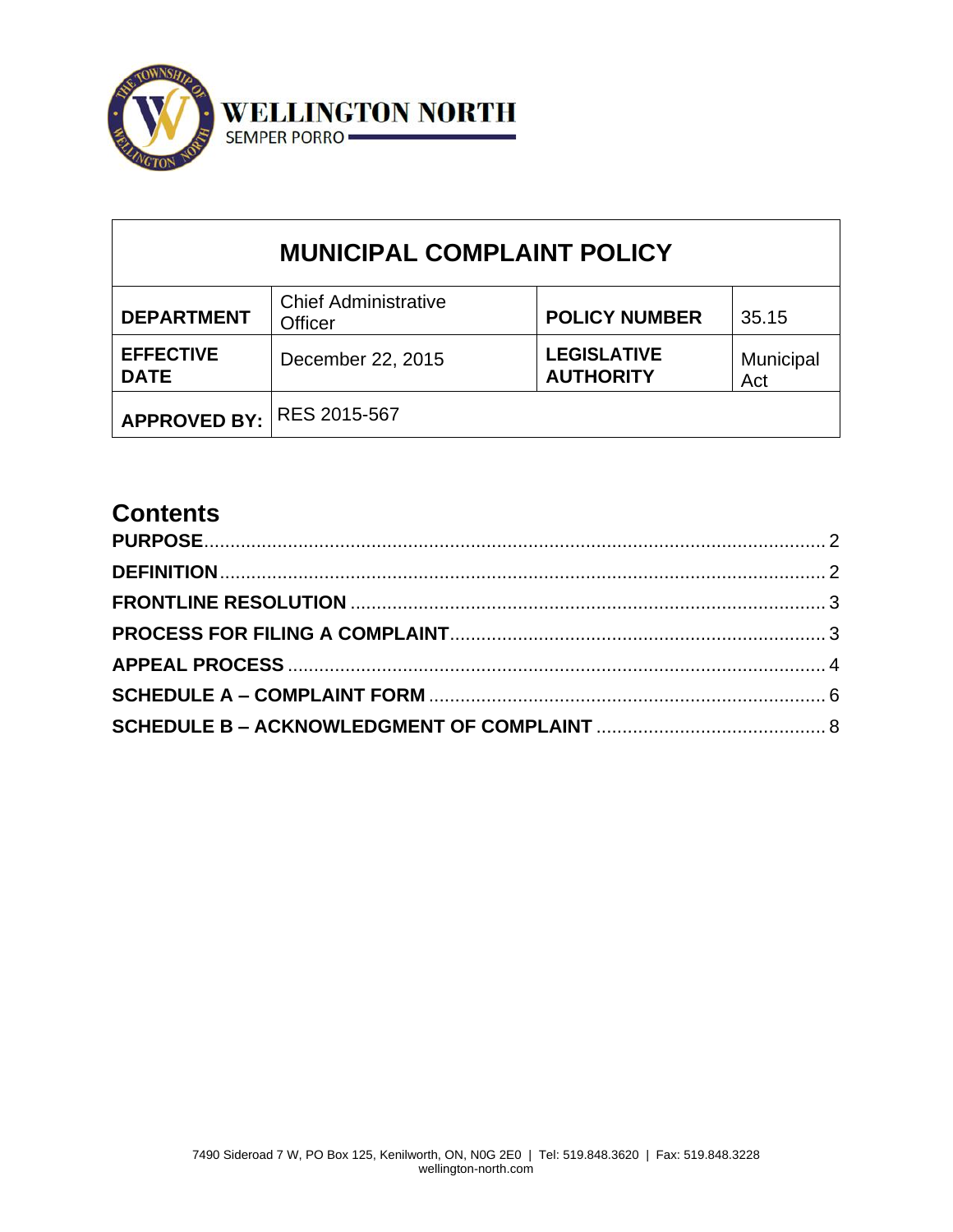#### <span id="page-1-0"></span>**PURPOSE**

This policy is intended to enable the Township of Wellington North (municipality) to promptly and effectively address program and service delivery concerns raised by members of the public. The policy will assist the municipality in providing excellent service to the public and contribute to continuous improvement of operations. The Municipality strives to reduce customer dissatisfaction by:

- Providing a timely and accurate response to complaints; and,
- Using complaints as an opportunity to improve program and service delivery issues.

#### <span id="page-1-1"></span>**DEFINITION**

A complaint is an expression of dissatisfaction related to a municipal program, service, facility, or staff member, where a citizen believes that the municipality has not provided a service experience to the customer's satisfaction at the point of service delivery and a response or resolution is explicitly or implicitly expected.

A complaint is distinct from:

- a request for service made on behalf of a citizen for a specific service, or to notify the municipality that a scheduled service was not provided on time.
- a general enquiry or specific request for information regarding municipal service
- an opinion or feedback, comment, and expression of interest in a program or service
- an expression of approval or compliment for municipal staff member, program, product, or process.
- a suggestion or idea submitted by a customer with the aim of improving services, programs, products, or processes.

• The policy is not for complaints:

- regarding staff members that are employed by a service provider contracted by the municipality shall be subject to the policies of that service provider
- issues addressed by legislation, or an existing municipal by-law, policy or procedure.
- a decision of Council or a decision of a committee of Council; or
- internal employee complaints
- matters that are handled by tribunals, courts of law, quasi-judicial boards, etc.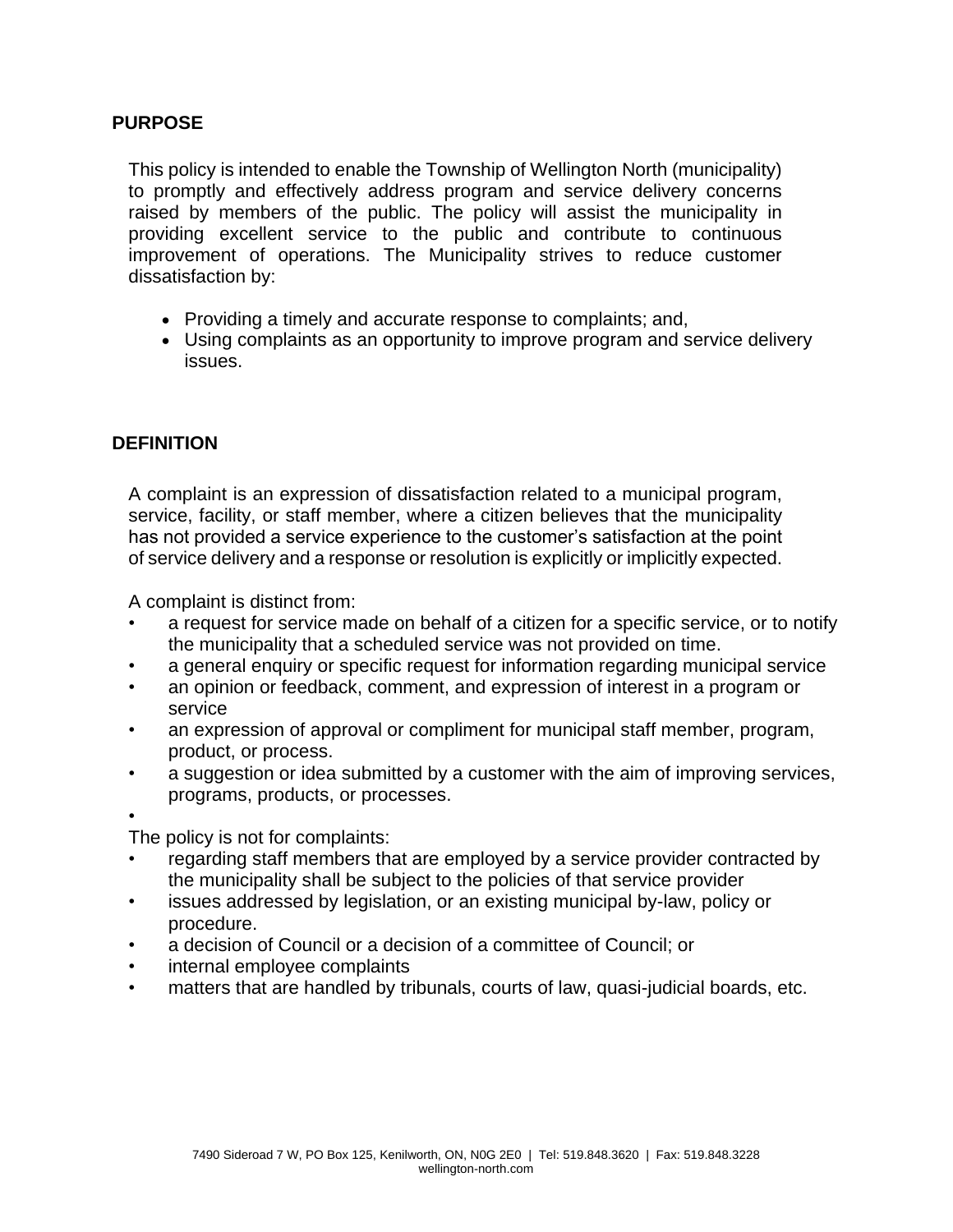#### <span id="page-2-0"></span>**FRONTLINE RESOLUTION**

It is the responsibility of the complainant to attempt to resolve concerns by dealing with Township employee(s) directly involved with the issue where appropriate.

It is the responsibility of all Township employees to attempt to resolve issues or concerns before they become complaints and identify opportunities to improve municipal services.

#### <span id="page-2-1"></span>**PROCESS FOR FILING A COMPLAINT**

#### **Filing the Complaint**

Where frontline resolution cannot be achieved, complaints should be submitted to the Clerk's Department or designate, on the form attached as Schedule "A". All information must be completed.

#### **Receipt and Acknowledgement**

The Clerk shall log the complaint and forward a copy to the Department Head or designate. Within seven (7) business days of receipt of the complaint, the Clerk shall acknowledge to the complainant in writing that the complaint has received in the form attached as Schedule "B".

#### **Investigation**

A Department Head may not delegate the authority to investigate a complaint to an employee who is or may be named in the complaint.

If a complaint is made against the Department Head, the Chief Administrative Officer or designate shall conduct the investigation.

If a complaint is made against the Chief Administrative Officer, the Mayor shall consult with Council and may designate the municipal solicitor, or other qualified individual at arms length from the municipality, to investigate.

The designated investigator shall review the issues identified by the complainant and in doing so may:

- Review relevant municipal and provincial legislation
- Review the municipality's relevant policies and procedures
- Review any existing file documents
- Interview employees or member of the public involved in the issue
- Identify actions that may be taken to address the complaint or improve municipal operations
- The Department Head may, at their discretion, notify Council of an open complaint investigation for information purposes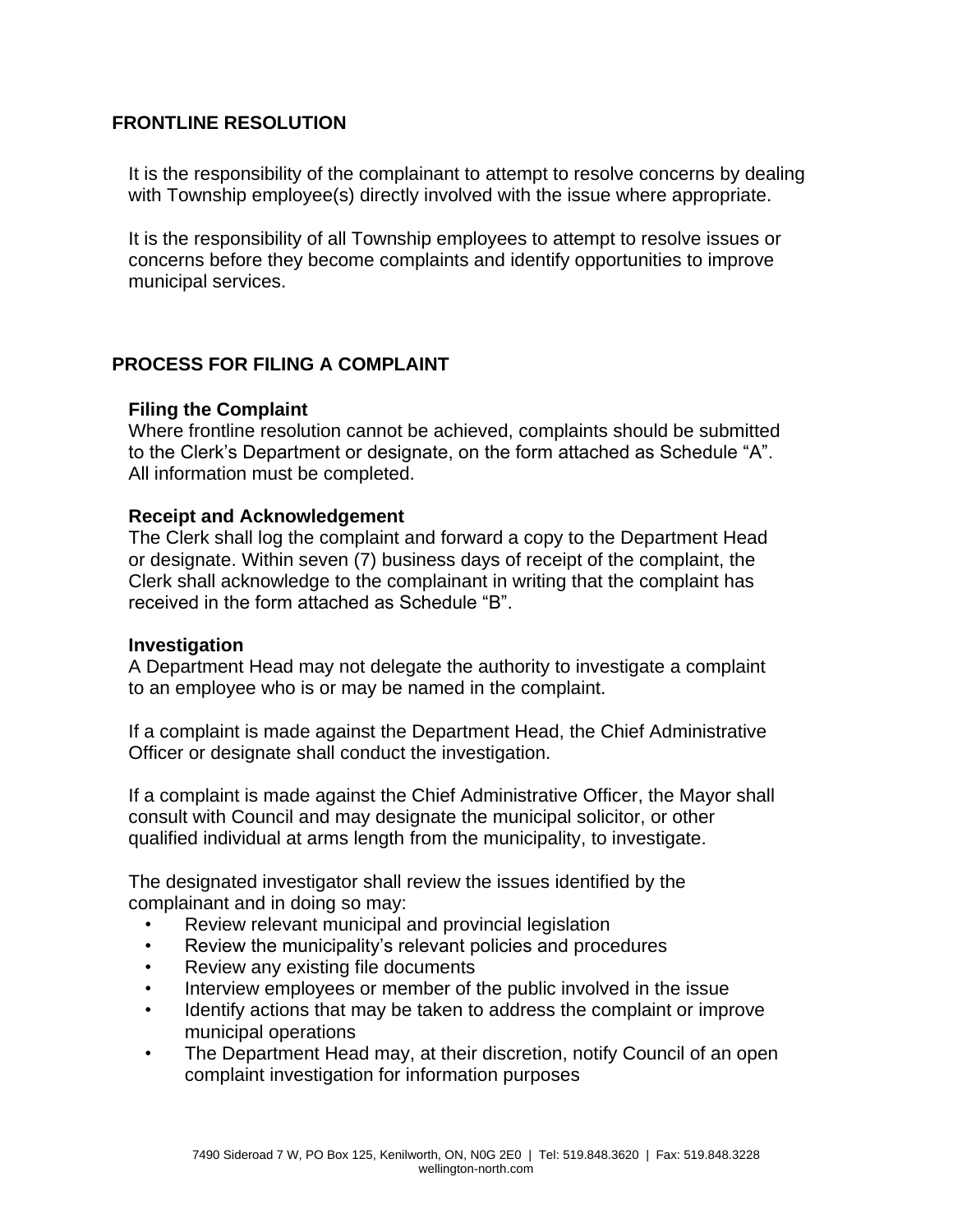#### **Decision**

Within thirty (30) calendar days of receipt of a complaint, the Department Head shall provide a response in writing to the complainant.

The response shall include:

- Whether the complaint was substantiated
- If the complaint is not substantiated, provide reason(s) for their decision; and
- Any actions the municipality has or will take because of the complaint
- If the Designated Officer is unable to provide a response within thirty (30) calendar days, they shall notify the complainant of the delay and provide an estimate of when a response will be provided

#### **Record**

The Department Head shall file a copy of the complaint and resolution with the Clerk. The Clerk shall maintain a file of the complaint in accordance with the municipality's records retention by-law. If a municipal employee was the subject of the complaint, a copy of the record shall be retained in their personnel file.

#### **Reporting**

Semi annually the Clerk shall provide a report to the Administration and Finance Committee outlining the complaints received and outcome on the form attached as Schedule "C"

### <span id="page-3-0"></span>**APPEAL PROCESS**

Once the municipality has communicated the decision to the complainant, there is no appeal process at the municipal level.

#### **Non-Compliance**

Non-compliance with this complaint policy may result in the complaint being filed with the Ontario Ombudsman for investigation

#### **Review Cycle**

This policy shall be reviewed every term of Council.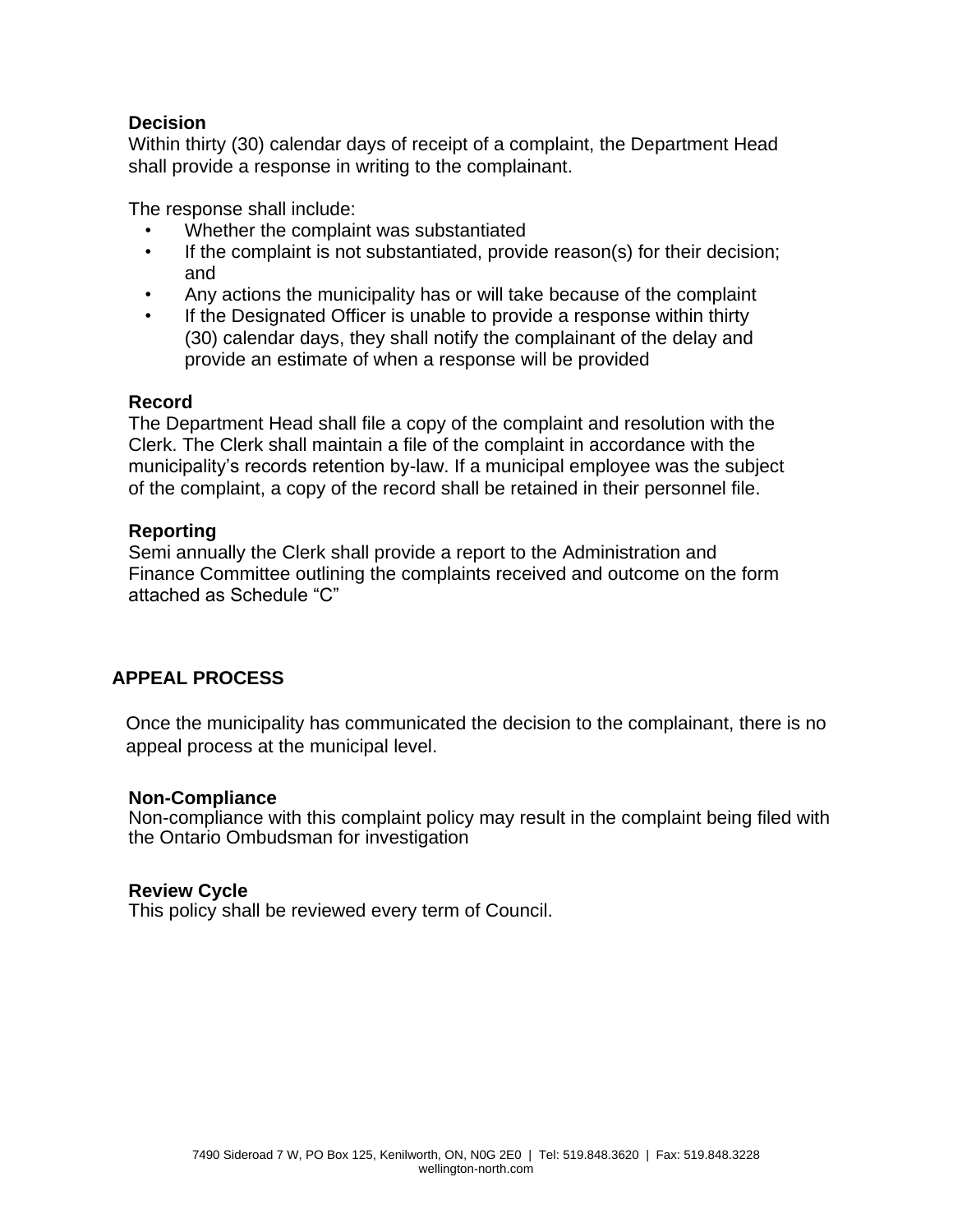#### **PROCESS**

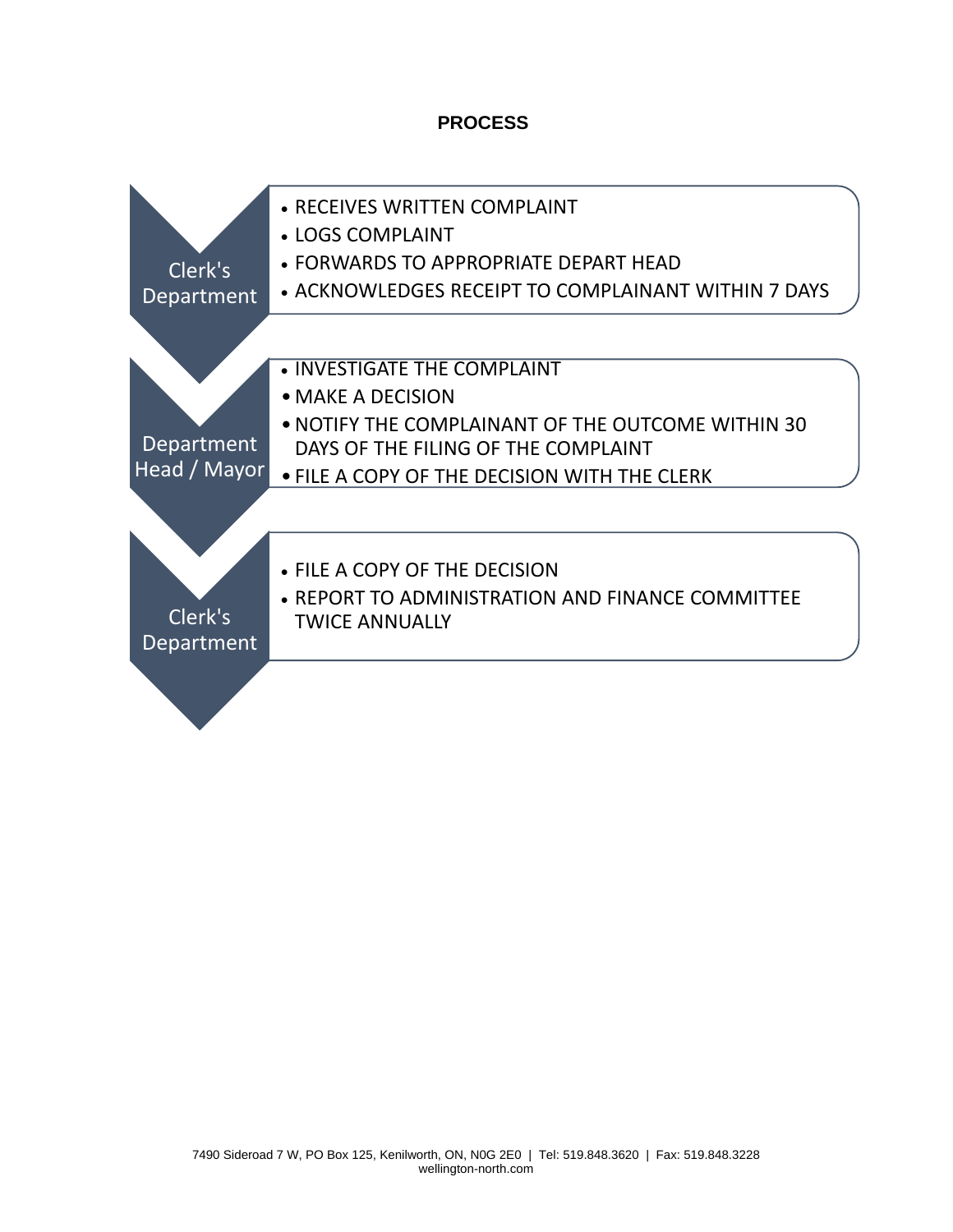

# **SCHEDULE A – COMPLAINT FORM**

<span id="page-5-0"></span>

| <b>Your Name</b>                                                                                                                                                                                                                                  |  |        |  |  |  |  |
|---------------------------------------------------------------------------------------------------------------------------------------------------------------------------------------------------------------------------------------------------|--|--------|--|--|--|--|
| <b>Address</b>                                                                                                                                                                                                                                    |  |        |  |  |  |  |
| Phone Number:                                                                                                                                                                                                                                     |  | Email: |  |  |  |  |
| Please outline your complaint/issue, including relevant dates, times, location, and<br>background information that might include municipal employees you have contacted<br>to resolve the complaint, witnesses to the incident, photographs, etc. |  |        |  |  |  |  |
|                                                                                                                                                                                                                                                   |  |        |  |  |  |  |
|                                                                                                                                                                                                                                                   |  |        |  |  |  |  |
|                                                                                                                                                                                                                                                   |  |        |  |  |  |  |
|                                                                                                                                                                                                                                                   |  |        |  |  |  |  |
|                                                                                                                                                                                                                                                   |  |        |  |  |  |  |
|                                                                                                                                                                                                                                                   |  |        |  |  |  |  |
|                                                                                                                                                                                                                                                   |  |        |  |  |  |  |
| How do you suggest the situation be improved or complaint resolved?                                                                                                                                                                               |  |        |  |  |  |  |
|                                                                                                                                                                                                                                                   |  |        |  |  |  |  |
|                                                                                                                                                                                                                                                   |  |        |  |  |  |  |
|                                                                                                                                                                                                                                                   |  |        |  |  |  |  |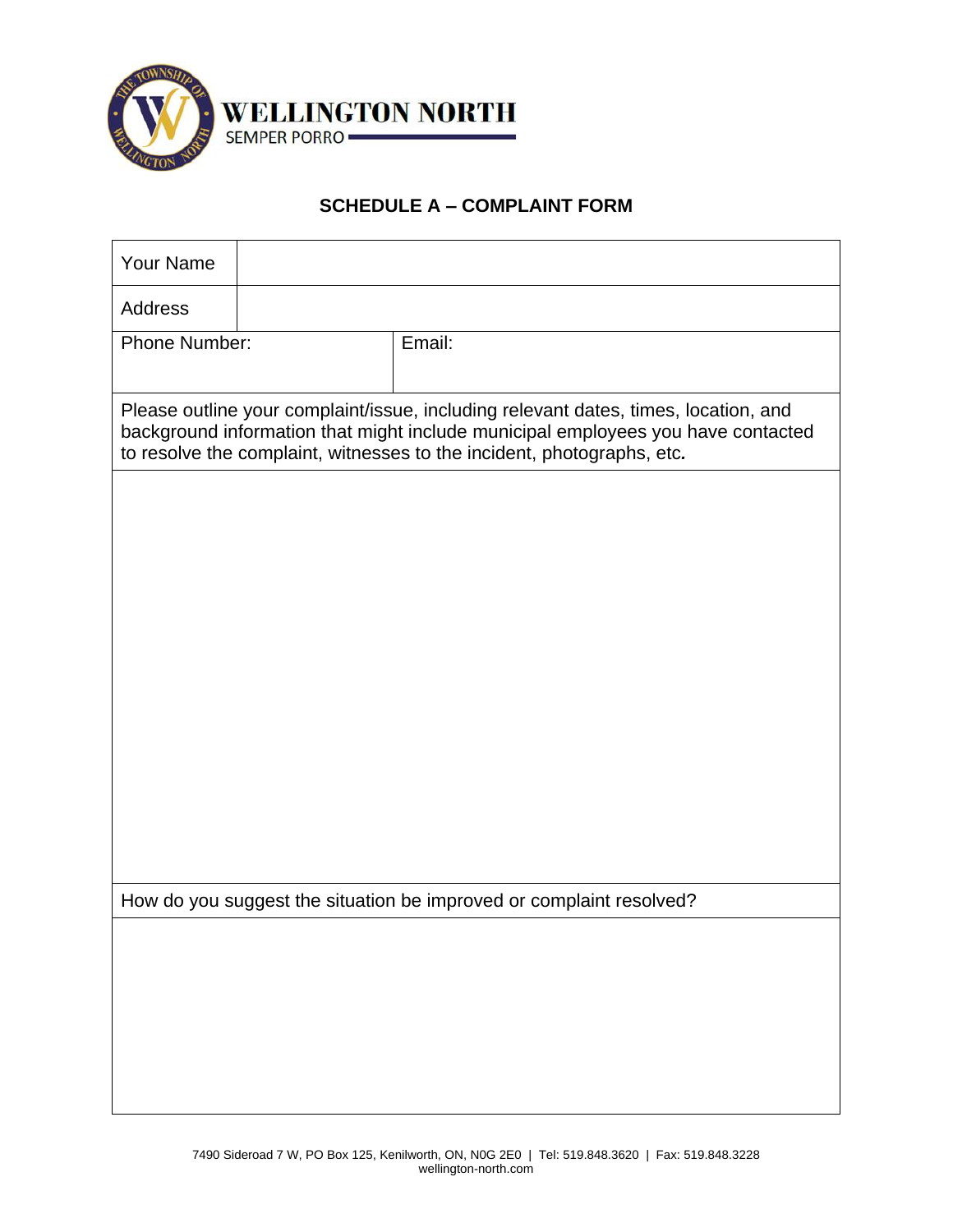| <b>OFFICE USE ONLY</b>                  |                                  |                              |  |  |  |
|-----------------------------------------|----------------------------------|------------------------------|--|--|--|
| Complaint#                              |                                  |                              |  |  |  |
| Received By:                            |                                  | Date:                        |  |  |  |
| Forwarded To:                           |                                  | Date:                        |  |  |  |
| $\Box$ Acknowledgment Letter            | $\Box$ Additional Correspondence |                              |  |  |  |
|                                         |                                  |                              |  |  |  |
| Staff Name: _________________________   |                                  |                              |  |  |  |
| Action Taken:                           |                                  |                              |  |  |  |
|                                         |                                  |                              |  |  |  |
| $\Box$ Final Decision Letter            | Copies filed with Clerk:         |                              |  |  |  |
|                                         | $\Box$ Initial Complaint         |                              |  |  |  |
| Staff Name: ___________________________ | $\Box$ Acknowledgment Letter     |                              |  |  |  |
|                                         | $\Box$ Additional Correspondence |                              |  |  |  |
|                                         |                                  | <b>Final Decision Letter</b> |  |  |  |

Thank you for taking the time to express your concern(s). We will provide a response within thirty (30) calendar days of receiving your complaint. If you have any questions about this process, please contact the Clerk 519-848-3620 ex 4227 or [kwallace@wellington-north.com](mailto:kwallace@wellington-north.com)